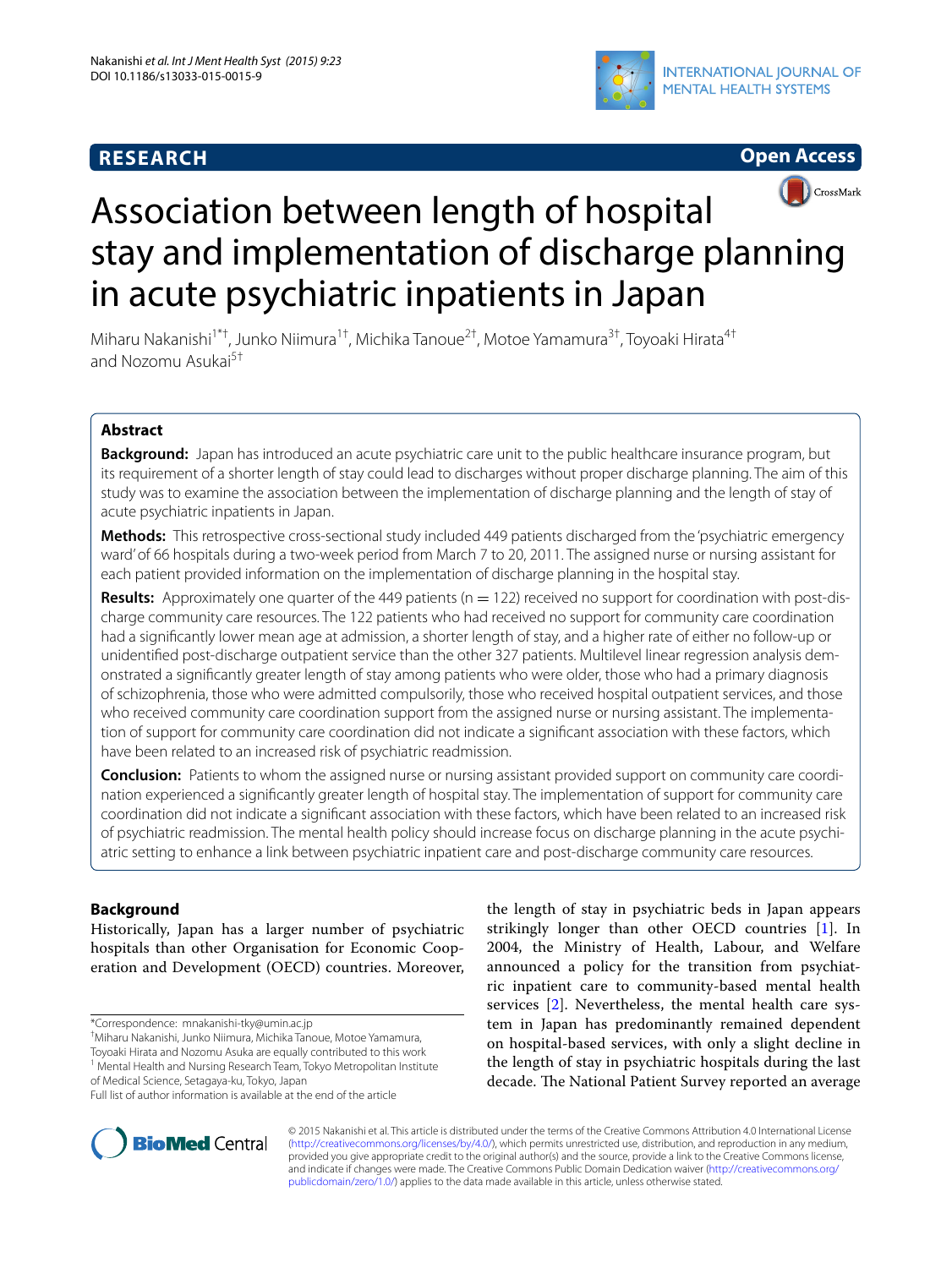of length of stay of 385.7 days in 2002 [[3\]](#page-7-2) and 341.6 days in 2011 [[4\]](#page-7-3).

Several patient characteristics have been identified as factors related to a longer length of stay in psychiatric inpatient care; such factors include male sex [\[5](#page-7-4)[–8](#page-7-5)], schizophrenic and delusional disorders [[6,](#page-7-6) [7,](#page-7-7) [9](#page-7-8)], physical comorbidity [\[8\]](#page-7-5), younger age of onset of mental disorder  $[8]$  $[8]$ , and less adherence to medication  $[10]$  $[10]$ . However, length of stay depends on the service system rather than individual patient characteristics [[11](#page-7-10), [12\]](#page-7-11).

The national government has initiated several policies to promote the transition from psychiatric inpatient care to community-based mental health services. Under the public healthcare insurance program, the Ministry of Health, Labour, and Welfare introduced an acute psychiatric care unit as well as an additional benefit schedule to pay for discharge planning in psychiatric inpatient care [[13](#page-7-12)]. Acute psychiatric care units under the public healthcare insurance program are designed to discharge inpatients within 3 months. Psychiatric acute care hospitals had an average of length of stay of 54.4–79.7 days in 2012 [\[14](#page-7-13)]. Discharge planning provides the critical link between inpatient treatment and community-based postdischarge care [\[15](#page-7-14), [16](#page-7-15)]. The additional benefit schedule for discharge planning is aimed at improving discharge of long-stay inpatients, paying only for psychiatric longterm care units. However, discharge planning is required not only for long stays but also in acute care settings to prevent long stays and readmission in new inpatients. A shorter length of stay without proper discharge planning would increase risk for readmission [\[17,](#page-7-16) [18\]](#page-7-17). Follow-up outpatient services prevent readmissions of psychiatric patients after discharge [\[19](#page-7-18)]. Provider communication between inpatient treatment and outpatient care plays a key role in preventing early readmission [\[20\]](#page-7-19). However, the requirement of a shorter length of stay could lead to discharges from acute psychiatric inpatient care without proper discharge planning. Thus, the aim of the present study was to examine the association between the implementation of discharge planning and length of hospital stay of acute psychiatric inpatient care in Japan. We hypothesised that enhanced implementation of discharge planning would require a relatively greater length of stay for acute psychiatric inpatients.

#### **Methods**

#### **Design**

This study was conducted using a retrospective crosssectional design.

#### **Setting**

Eligible institutions consisted of 80 psychiatric hospitals with a 'psychiatric emergency ward' in the list compiled by the Japanese Association for Emergency Psychiatry at the end of August 2010. The psychiatric emergency ward is certified as an acute psychiatric care unit under the fee schedule for the public healthcare insurance program; the ward has a high staffing requirement, including one or more full-time designated psychiatrists, two or more full-time psychiatric social workers, and one or more nurses per ten patients.

Each hospital was asked to rate patients who were discharged from the hospital's psychiatric emergency ward during a two-week period from March 7th to 20th, 2011. Each hospital was also asked to exclude patients who were discharged to another unit in the same hospital, another hospital, or a medical care facility under the public long-term care insurance program.

## **Participants**

A total of 561 patient-level questionnaires were collected from 66 hospitals, an 82.5% response rate. Among the 561 questionnaires, 112 questionnaires were excluded because of incomplete information. The final sample for analysis consisted of the remaining 449 questionnaires from 66 hospitals. In contrast to the 112 excluded patients, the 449 included patients had a higher rate of discharge to their own home where they lived alone  $[\chi^2(5) = 12.55, p = 0.028]$ . The 66 hospitals included in this study had an average of 63.4 beds in emergency care units. One-third of the 66 hospitals ( $n = 20$ ) were located in the Kanto region. There was no significant difference from the 14 hospitals that did not respond to the survey either in number of beds in emergency care wards  $[t (17.46) = 0.05,$  $p = 0.958$ ] or in distribution of regions  $[\chi^2(6) = 3.94,$  $p = 0.685$ .

## **Procedures**

The questionnaires were administered over a two-month period from March to April 2011. A set of paper questionnaires was mailed to each participating hospital. The completed questionnaires were also collected by mail.

An assigned nurse or nursing assistant was asked to read the instructions and to answer the questions independently. The set of questionnaires had an introductory section, including a description of the purpose of the study, an explanation of the voluntary nature of participation, and an assurance of anonymity for the patients and responding hospitals. The participating hospitals were not required to sign consent forms; returning the questionnaire implied consent. Informed consent was not sought from the patients because our observation was based on retrospective reports from nurses about the patients who had already been discharged from the hospital.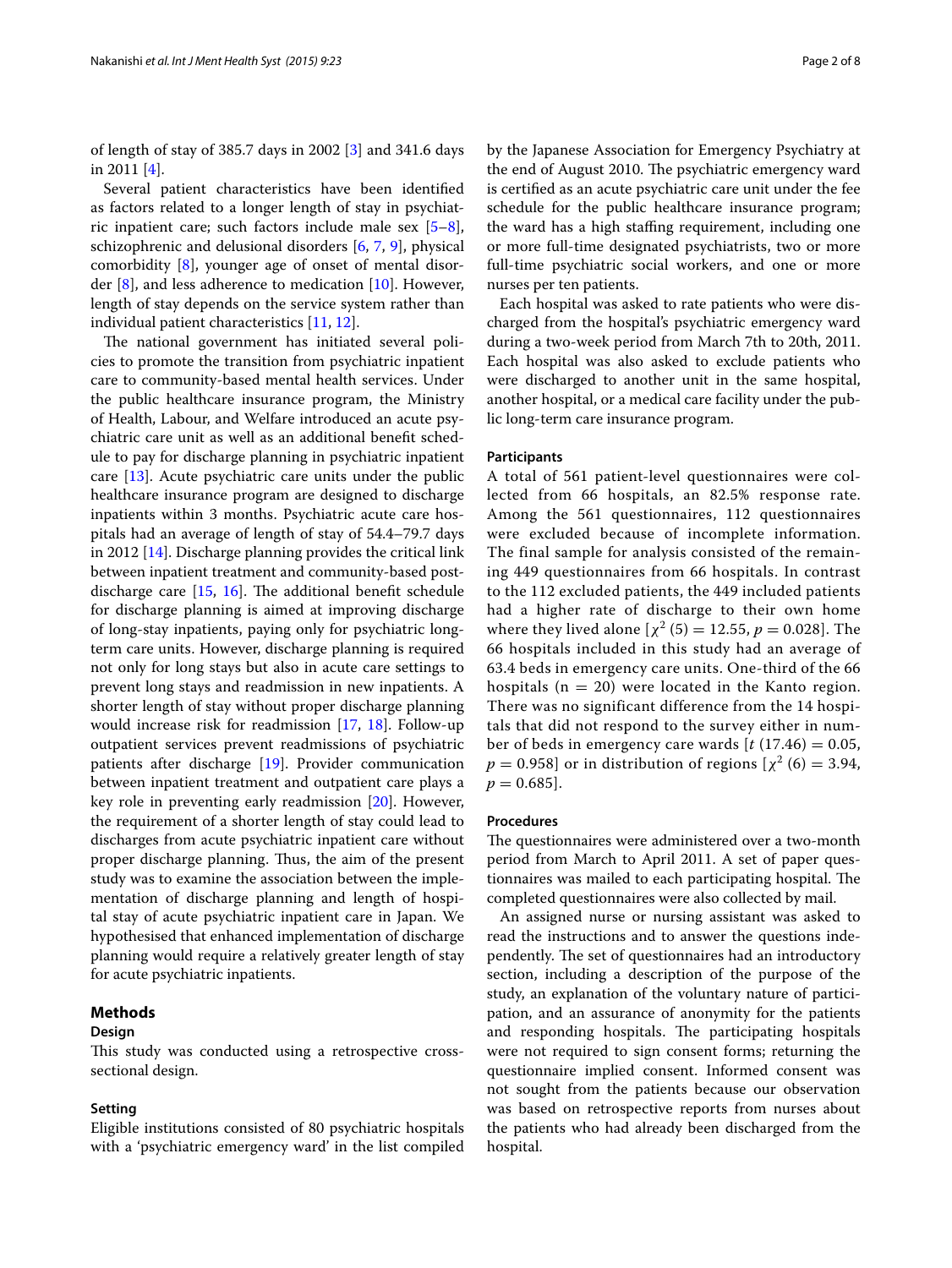The questionnaire collected information on patient characteristics, implementation of discharge planning, social functioning at discharge, and length of stay.

Discharge planning consisted of seven domains and 34 items (Table [1](#page-2-0)). These domains and items were reviewed by a working group that included researchers and practitioners from a psychiatric hospital. The domains were developed based on categories of the psychiatric nursing intervention classification system in Japan [\[21](#page-7-20)]. The items were intended to cover a variety of discharge planning [\[22\]](#page-7-21), the concept of the therapeutic nurse-client

<span id="page-2-0"></span>

|  |  |  |  |  | Table 1   Discharge planning in the early-mid phase of the hospital stay and preparation for discharge |
|--|--|--|--|--|--------------------------------------------------------------------------------------------------------|
|--|--|--|--|--|--------------------------------------------------------------------------------------------------------|

| <b>Activity</b>                                                                                                 |            | n (%)       |  |  |
|-----------------------------------------------------------------------------------------------------------------|------------|-------------|--|--|
|                                                                                                                 | Early-mid  | Preparation |  |  |
| Psychotropic medication management                                                                              |            |             |  |  |
| Explore the patient's view on medication                                                                        | 295 (65.7) | 308 (68.6)  |  |  |
| Share with the patient why medication will be continued, and how to take medication post-discharge              | 176 (39.2) | 289 (64.4)  |  |  |
| Education about self-administration of medication                                                               | 36(8.0)    | 104(23.2)   |  |  |
| Explain strategies to address post-discharge side effects of medication                                         | 103 (22.9) | 205 (45.7)  |  |  |
| Consult with an assigned physician on expected difficulties in post-discharge medication management             | 105 (23.4) | 164 (36.5)  |  |  |
| Disease management                                                                                              |            |             |  |  |
| Explain mechanism of the disease and symptoms                                                                   | 119 (26.5) | 169 (37.6)  |  |  |
| Discuss identification of each symptom in accordance with the patient's perceived experience of disease         | 237 (52.8) | 271 (60.4)  |  |  |
| Discuss the cause of hospitalisation                                                                            | 285 (63.5) | 295 (65.7)  |  |  |
| Explore the patient's feelings and wishes in his/her life with the disease                                      | 193 (43.0) | 281 (62.6)  |  |  |
| Explain why hospital staff (in outpatient service) and the patient will meet regularly post-discharge           | 169 (37.6) | 331 (73.7)  |  |  |
| Verify the date of outpatient service and means of transportation                                               | 95 (21.2)  | 300 (66.8)  |  |  |
| Symptoms management                                                                                             |            |             |  |  |
| Discuss identifying triggers that increase symptoms                                                             | 191 (42.5) | 280 (62.4)  |  |  |
| Discuss identifying signs of deterioration                                                                      | 140 (31.2) | 244 (54.3)  |  |  |
| Develop and share post-discharge strategies to address deterioration post-discharge                             | 106 (23.6) | 261 (58.1)  |  |  |
| Ensure means of post-discharge access to healthcare agency when the symptoms worsen                             | 82 (18.3)  | 237 (52.8)  |  |  |
| Advice about coping with symptoms                                                                               | 172 (38.3) | 264 (58.8)  |  |  |
| Support for personal relationships                                                                              |            |             |  |  |
| Facilitate self-exposure based on assertion training                                                            | 46 (10.2)  | 74 (16.5)   |  |  |
| Advice and intervention for relationship building                                                               | 129 (28.7) | 173 (38.5)  |  |  |
| Family support                                                                                                  |            |             |  |  |
| Contact with family members to provide emotional support                                                        | 161 (35.9) | 183 (40.8)  |  |  |
| Complement the information that physician provided to family members                                            | 170 (37.9) | 200(44.5)   |  |  |
| Family involvement                                                                                              |            |             |  |  |
| Advice about communication with the patient                                                                     | 129 (28.7) | 170 (37.9)  |  |  |
| Debrief responses and feelings when visiting the patient or the patient visits them                             | 199 (44.3) | 266 (59.2)  |  |  |
| Respond to their concerns about the patient's symptoms and challenging behaviours                               | 182 (40.5) | 210 (46.8)  |  |  |
| Inform current condition and prognosis of the patient                                                           | 173 (38.5) | 198 (44.1)  |  |  |
| Share regarding the disease and medication                                                                      | 135 (30.1) | 183 (40.8)  |  |  |
| Refer to peer support group available in the community or hospital                                              | 46 (10.2)  | 59 (13.1)   |  |  |
| Explain why medication and outpatient service will be continued, and how to address deterioration and crisis    | 93 (20.7)  | 195 (43.4)  |  |  |
| Coordination with post-discharge community care resources                                                       |            |             |  |  |
| Consult on social rehabilitation and participation to facilitate the patient's wishes                           | 88 (19.6)  | 211 (47.0)  |  |  |
| Contact with family members to explore the patient's post-discharge place in daily life                         | 96 (21.4)  | 203 (45.2)  |  |  |
| Trial participation in day-care, workshop, or Alcoholics Anonymous                                              | 48 (10.7)  | 86 (19.2)   |  |  |
| Visit planned post-discharge residence                                                                          | 38(8.5)    | 59 (13.1)   |  |  |
| Help the patient collect necessities for post-discharge daily life                                              | 73 (16.3)  | 148 (33.0)  |  |  |
| Multidisciplinary meeting to share information on social rehabilitation, participation, and place in daily life | 97(21.6)   | 153 (34.1)  |  |  |
| Meeting with in-hospital workers and community service providers                                                | 55 (12.3)  | 94 (20.9)   |  |  |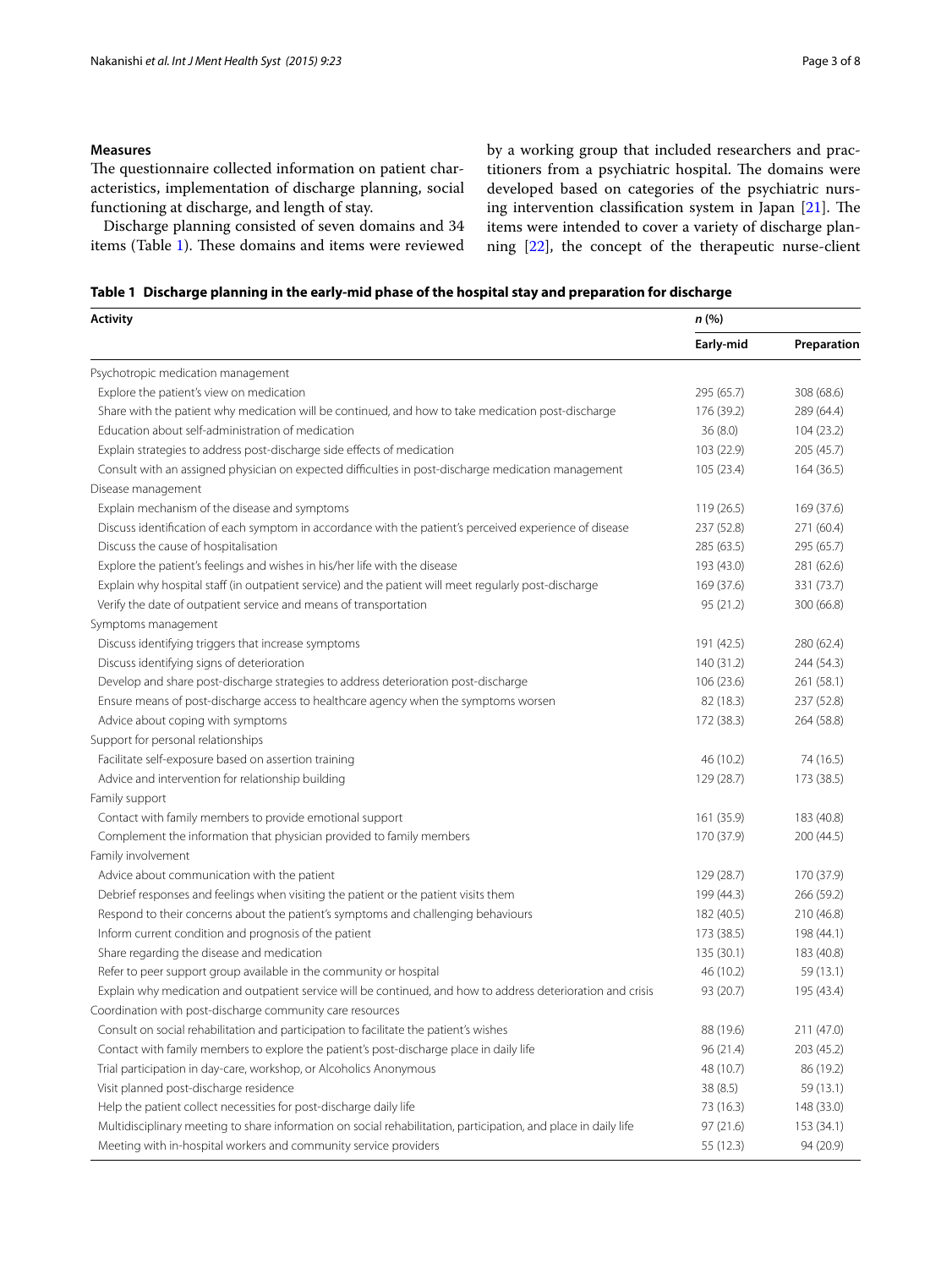relationship [\[23](#page-7-22)], and family involvement [[24\]](#page-7-23). The assigned nurse or nursing assistant retrospectively rated implementation of the activity during the early-mid phase of the hospital stay and in preparation for discharge  $(1 =$  implemented,  $0 =$  not implemented). The early-mid phase was defined as the duration from admission to reduction in acute symptoms (e.g., the patient is moved from a seclusion room to a shared bedroom). Because the present study focused on the link between inpatient treatment and community-based post-discharge care, patients were divided into the following two groups: 122 patients who had received no support for seven activities in coordination with post-discharge community care resources both during the early-mid phase and in preparation for discharge, and the remaining 327 patients who had received any community care coordination support.

Length of stay was defined as the number of days between admission and discharge.

Social functioning at discharge was retrospectively evaluated by the Japanese version of Global Assessment of Functioning (GAF) scale [\[25\]](#page-7-24). The GAF provides a summary score reflecting the level of psychological, social, and occupational functioning on a scale from 1 to 10. Satisfactory validity was reported [[26](#page-7-25)].

Patient characteristics included age, sex, education level, working status before admission, primary diagnosis, juridical basis of admission, total number of psychiatric hospitalisations, presence of physical comorbidity, current place of residence, and follow-up outpatient service after discharge. Current place of residence was divided into living alone at own home, cohabitation with family, residential care facility, readmitted to hospital from home, dead shortly after discharge, or unidentified place of residence. 'Residential care facility' included daily life adjustment training facilities (engoryou), welfare homes (fukusi-home), group homes, and other residential facilities (nyuusyo-shisetsu). Follow-up outpatient services after discharge assessed whether the discharged patient received follow-up services. The questionnaire also included age at first presentation to mental health services. However, as many respondents did not indicate the patient's age at first presentation (64 of 449, 14.3%), this was excluded from the analysis.

#### **Ethical considerations**

To preserve respondent anonymity, identification numbers were assigned to hospitals. The study was approved by the Ethics Committee of the Tokyo Institute of Psychiatry.

#### **Statistical analysis**

Differences between the 122 patients who had received no support for community care coordination and the

remaining 327 patients were analysed based on patient characteristics and length of stay. Because some categories of primary diagnosis had a small number of patients (<10%), diagnoses were divided into schizophrenia, affective disorders, or other. Work status was divided into the following three categories: engaged in work, not engaged in work, and unidentified working status. The length of stay was transformed using a natural logarithm due to the highly skewed distribution.

Multilevel linear regression analysis was used using the natural logarithm of length of stay as the dependent variable and implementation of discharge planning as the independent variable. The model also included patient characteristics as independent variables.

Because data were taken from multiple patients from each hospital, multilevel modelling was used for multivariate analyses. The models included random effects for each hospital to account for within-hospital correlations. All statistical analyses were conducted using Stata SE for Windows, version 13.0 (StataCorp, College Station, Texas, USA). The two-tailed significance level was set at 0.05.

#### **Results**

## **Patient characteristics**

The mean age at admission was 44.9 years. Half of respondent patients were men, not engaged in work, and had a primary diagnosis of schizophrenic disorders. The majority of patients were discharged to cohabitation with family. The average length of stay was 49.0 days (*SD* = 50.9) (Table [2](#page-4-0)).

#### **Implementation of discharge planning**

In the early-mid phase of the hospital stay, more than half of assigned nurses or nursing assistants of the 449 patients discussed with patients their view on medication (65.7%), the cause of hospitalisation (63.5%), and identification of each symptom in a manner consistent with the patient's perceived experience of disease (52.8%). Less than one-tenth of nurses provided education about self-administration of medication to the patient (8.0%) or visited the planned post-discharge residence (8.5%; Table [1\)](#page-2-0). The 449 patients had an average of 9.9 activities (standard deviation 8.0) in the early-mid phase of the hospital stay and 16.2 (9.6) at preparation for discharge. All seven domains showed a significant increase in the total number of implemented activities from the early-mid phase of the hospital stay to preparation for discharge [*t* (448), 4.19–15.19; p < 0.05]. Approximately one quarter of the 449 patients ( $n = 122$ ) had received no support for coordination with post-discharge community care resources.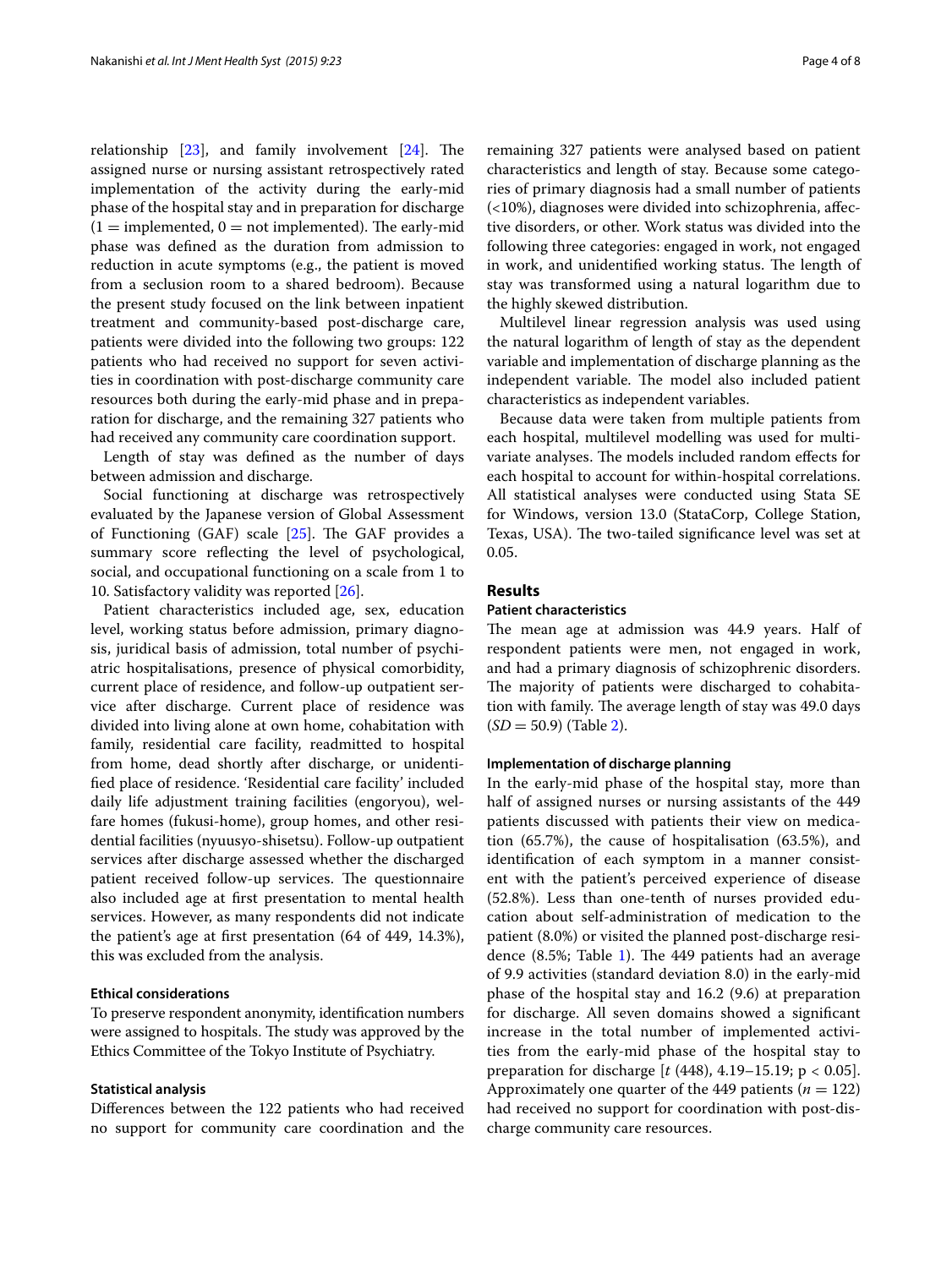<span id="page-4-0"></span>**Table 2 Characteristics of 449 patients discharged from emergency psychiatric care units in Japan**

| <b>Patient characteristic</b>                                     |                | Mean (SD) or $n$ (%) |
|-------------------------------------------------------------------|----------------|----------------------|
| Age at admission, year (median $=$ 43.0)                          | 44.9           | (17.3)               |
| Sex, male                                                         | 206            | (45.9)               |
| <b>Education level</b>                                            |                |                      |
| Junior high school                                                | 119            | (26.5)               |
| High school                                                       | 175            | (39.0)               |
| Vocational school, college                                        | 49             | (10.9)               |
| University                                                        | 69             | (15.4)               |
| Unidentified                                                      | 37             | (8.2)                |
| Working status before the admission                               |                |                      |
| Full-time                                                         | 56             | (12.5)               |
| Part-time                                                         | 47             | (10.5)               |
| Sheltered employment                                              | 12             | (2.7)                |
| Employment, unspecified                                           | 28             | (6.2)                |
| Family business                                                   | 54             | (12.0)               |
| Not engaged in work                                               | 234            | (52.1)               |
| Unidentified                                                      | 18             | (4.0)                |
| Primary diagnosis, ICD-10                                         |                |                      |
| Schizophrenia, schizotypal, and delusional<br>disorders (F20-F29) | 203            | (45.2)               |
| Mood (affective) disorders (F30-F39)                              | 115            | (25.6)               |
| Psychoactive substance use (F10-F19)                              | 26             | (5.8)                |
| Organic (F00-F09)                                                 | 25             | (5.6)                |
| Neurotic, stress-related and somatic (F40-49)                     | 24             | (5.4)                |
| Other categories                                                  | 56             | (12.5)               |
| Juridical basis of admission, compulsory                          | 347            | (77.3)               |
| Total number of psychiatric admissions                            | 3.1            | (4.3)                |
| Physical comorbidity                                              | 103            | (22.9)               |
| Length of stay, day                                               | 49.0           | (50.9)               |
| Social functioning at discharge (1-10)                            | 6.6            | (1.7)                |
| Current place of residence                                        |                |                      |
| Lives alone at own home                                           | 69             | (15.4)               |
| Cohabitation with family                                          | 306            | (68.2)               |
| Residential care facility                                         | 26             | (5.8)                |
| Readmitted to hospital from home                                  | 20             | (4.5)                |
| Dead shortly after discharge                                      | $\overline{2}$ | (0.5)                |
| Place of residence unidentified                                   | 26             | (5.8)                |
| Follow-up outpatient service after discharge                      |                |                      |
| Followed by outpatient service of the hospital                    | 309            | (68.8)               |
| Followed by outpatient service of other hospital                  | 123            | (27.4)               |
| No follow-up with post-discharge outpatient<br>service            | 7              | (1.6)                |
| Unidentified                                                      | 10             | (2.2)                |

## **Patient characteristics and support on community care coordination**

The 122 patients who had received no support for community care coordination had a significantly lower mean age at admission, a shorter length of stay, and a higher rate of either no follow-up or unidentified post-discharge outpatient service than the other 327 patients (Table [3](#page-5-0)).

## **Factors related to the length of stay**

The multilevel linear regression analysis demonstrated a significantly greater length of stay among older patients and those with a primary diagnosis of schizophrenia, compulsory admission, hospital outpatient follow-up services, and who had received support for community care coordination. The random effect of hospital accounted for <1% of total variance (Table [4](#page-6-0)).

## **Discussion**

## **Main findings of the study**

As expected, the implementation of discharge planning demonstrated a negative association with length of stay. A significantly longer length of stay was observed among patients who had received support on coordination with post-discharge community care resources. Furthermore, a greater length of stay was observed among patients who received post-discharge follow-up by the hospital outpatient service. Patients who did not receive community care coordination support were discharged after a shorter length of stay from the hospital with either unidentified outpatient services or no follow-up. These results suggest that because of the requirement of a shorter length of stay, some patients may have been discharged from acute psychiatric hospitals without proper discharge planning. The public healthcare insurance program requires that at least 40% of annual admissions to psychiatric emergency units are new patients, although the readmission rate of discharged inpatients is not taken into account under the fee schedule. The mental health policy should increase focus on discharge planning in the acute psychiatric setting to enhance a link between psychiatric inpatient care and post-discharge community care resources.

Among the 34 discharge planning activities, only three were implemented to half of the 449 patients during the early-mid phase of the hospital stay, although discharge planning should begin at the time the inpatient is admitted to the psychiatric unit. The implementation of discharge planning significantly increased in preparation for discharge. However, coordination with post-discharge community care resources was never administered to a quarter of the 449 patients. The nurses would have determined the implementation of discharge planning according to individual patient needs. Meanwhile, the implementation of support for community care coordination did not indicate a significant association with compulsory admission or schizophrenic disorder, which have been related to an increased risk of psychiatric readmission [[27\]](#page-7-26). As the psychiatric emergency ward has to discharge inpatients within 3 months, it may be that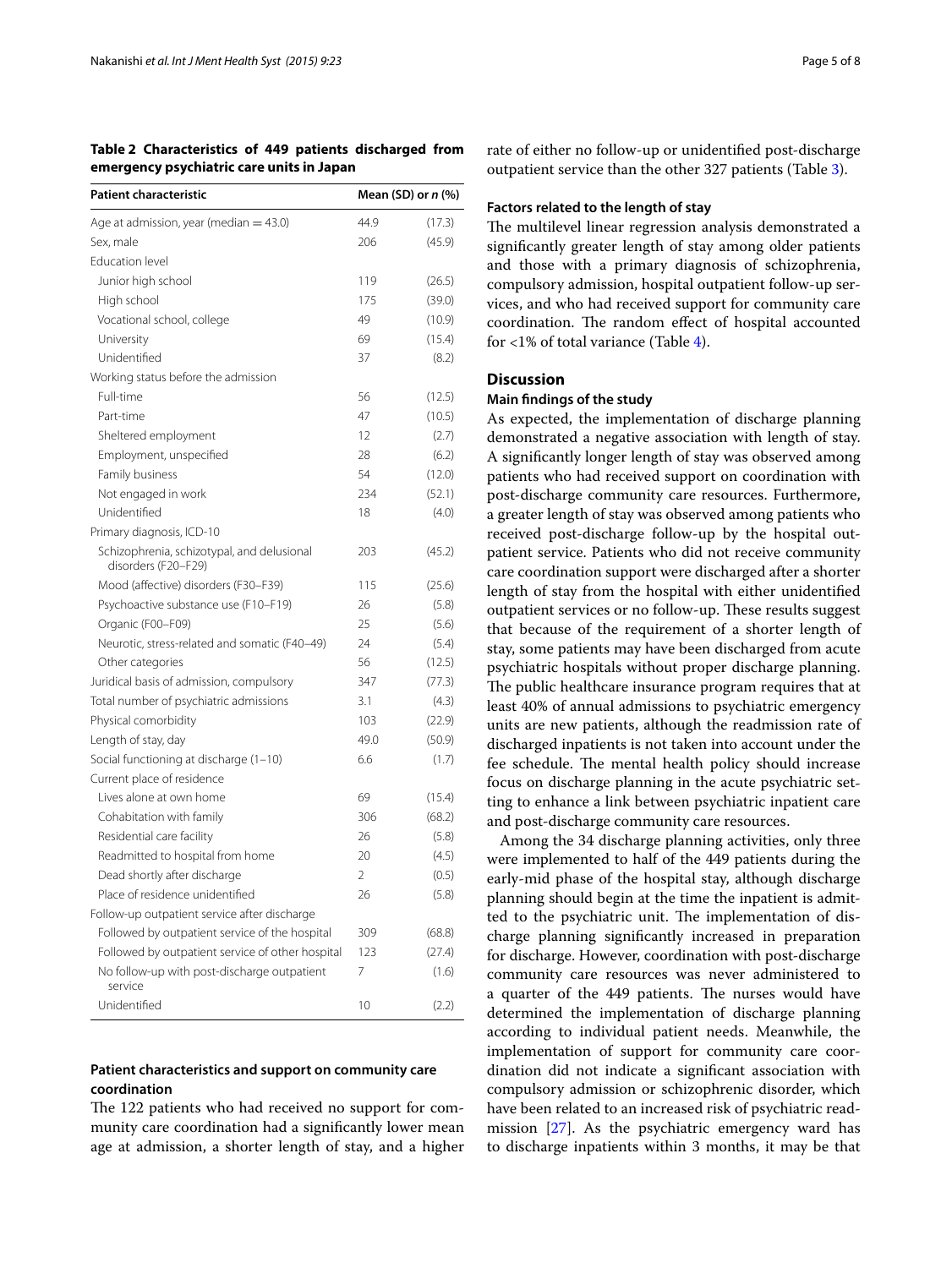| Patient characteristic, mean (SD) or n (%)       | Community care coordination support |                   |                                   |         |  |
|--------------------------------------------------|-------------------------------------|-------------------|-----------------------------------|---------|--|
|                                                  | No ( $n = 122$ )                    | Yes ( $n = 327$ ) | <b>Test statistic</b>             | p value |  |
| Age at admission, year                           | 41.5(17.1)                          | 46.2 (17.3)       | $t(218.82) = 2.55*$               | 0.011   |  |
| Sex, male                                        | 52 (42.6)                           | 154(47.1)         | $\chi^2(1) = 0.72$                | 0.398   |  |
| Education level                                  |                                     |                   | $\chi^2(4) = 2.96$                | 0.564   |  |
| Junior high school                               | 27(22.1)                            | 92 (28.1)         |                                   |         |  |
| High school                                      | 123 (37.6)                          | 52 (42.6)         |                                   |         |  |
| Vocational school, college                       | 11(9.0)                             | 38 (11.6)         |                                   |         |  |
| University                                       | 20 (16.4)                           | 49 (15.0)         |                                   |         |  |
| Unidentified                                     | 25(7.7)                             | 12(9.8)           |                                   |         |  |
| Working status before the admission              |                                     |                   | $\chi^2$ (2) = 4.58               | 0.101   |  |
| Engaged in work                                  | 46 (37.7)                           | 151 (46.2)        |                                   |         |  |
| Not engaged in work                              | 68 (55.7)                           | 166 (50.8)        |                                   |         |  |
| Unidentified                                     | 8(6.6)                              | 10(3.1)           |                                   |         |  |
| Primary diagnosis                                |                                     |                   | $\chi^2$ (2) = 0.14               | 0.932   |  |
| Schizophrenic                                    | 56 (45.9)                           | 147 (45.0)        |                                   |         |  |
| Affective                                        | 32 (26.2)                           | 83 (25.4)         |                                   |         |  |
| Other                                            | 34 (27.9)                           | 97 (29.7)         |                                   |         |  |
| Compulsory admission                             | 97 (79.5)                           | 250 (76.5)        | $\chi^2(1) = 0.47$                | 0.492   |  |
| Total number of psychiatric admissions           | 3.0(4.2)                            | 3.1(4.3)          | $t(218.90) = 0.20$                | 0.841   |  |
| Physical comorbidity                             | 25(20.5)                            | 78 (23.9)         | $\chi^2$ (1) = 0.57               | 0.451   |  |
| Length of stay, day                              | 33.2 (46.2)                         | 54.9 (51.4)       | $t(239.65) = 4.30*$               | < 0.001 |  |
| Social functioning at discharge (1-10)           | 6.4(1.8)                            | 6.7(1.6)          | $t(200.86) = 1.79$                | 0.075   |  |
| Current place of residence                       |                                     |                   | $\chi^2$ (5) = 9.00               | 0.109   |  |
| Lives alone at own home                          | 14(11.5)                            | 55 (16.8)         |                                   |         |  |
| Cohabitation with family                         | 84 (68.9)                           | 222 (67.9)        |                                   |         |  |
| Residential care facility                        | 6(4.9)                              | 20(6.1)           |                                   |         |  |
| Readmitted to hospital from home                 | 6(4.9)                              | 14(4.3)           |                                   |         |  |
| Dead shortly after discharge                     | 2(1.6)                              | 0(0.0)            |                                   |         |  |
| Place of residence unidentified                  | 10(8.2)                             | 16(4.9)           |                                   |         |  |
| Follow-up outpatient service after discharge     |                                     |                   | $\chi^2$ (2) = 17.61 <sup>*</sup> | < 0.001 |  |
| Followed by outpatient service of the hospital   | 75 (61.5)                           | 234 (71.6)        |                                   |         |  |
| Followed by outpatient service of other hospital | 35 (28.7)                           | 88 (26.9)         |                                   |         |  |
| No follow-up/unidentified                        | 12(9.8)                             | 5(1.5)            |                                   |         |  |

<span id="page-5-0"></span>**Table 3 Comparison between 122 patients who did not and 327 patients who did receive community care coordination support**

\* Significant at *p* < 0.05.

inpatient treatment had a greater focus on the management of acute psychosis. In addition, the majority of our sample patients were admitted involuntarily. In the psychiatric emergency ward, at least 60% of all admissions should be involuntary admissions. Thus, a longer stay would have required establishment of a therapeutic patient-nurse relationship.

The length of stay in acute psychiatric care was significantly associated with a primary diagnosis of schizophrenic disorder and compulsory admission. This is in agreement with previous research in Western psychiatric inpatient care settings [[5–](#page-7-4)[7,](#page-7-7) [9\]](#page-7-8). However, there was no significant association with male sex and physical comorbidity. These findings are in contrast with a previous study regarding patient characteristics and longer length of stay  $[5-8]$  $[5-8]$  $[5-8]$ . Furthermore, in contrast from previous findings  $[6, 7]$  $[6, 7]$  $[6, 7]$ , it is notable that the length of stay in the psychiatric emergency ward did not differ between the hospitals. The universal benefit schedule strict defines the care setting in the psychiatric emergency ward under the public healthcare insurance program. Therefore, care settings would not differ between units. Factors relating to length of stay should be explored among inpatients in other psychiatric care settings as well as psychiatric emergency wards in Japan.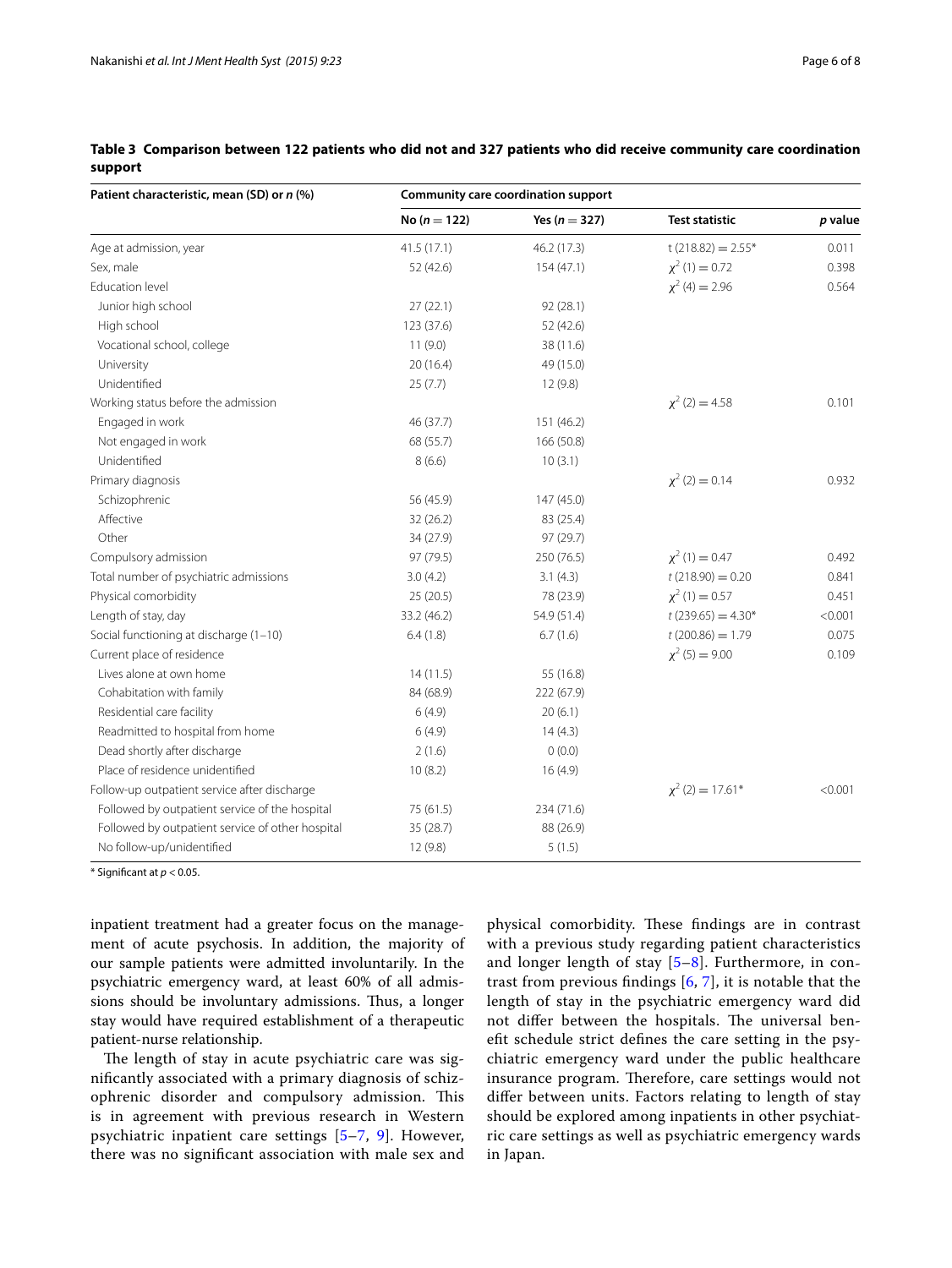<span id="page-6-0"></span>**Table 4 Linear regression analysis of the natural logarithm of length of stay**

|                                                                                                       | Coefficient 95% CI |                                    | p value |
|-------------------------------------------------------------------------------------------------------|--------------------|------------------------------------|---------|
| Intercept                                                                                             | 2.41               | 1.89-2.93                          | < 0.001 |
| Fixed effect                                                                                          |                    |                                    |         |
| Age at admission, year                                                                                | $0.01*$            | $0.01 - 0.02$                      | < 0.001 |
| Sex. male                                                                                             | 0.11               | $-0.05 - 0.28$                     | 0.183   |
| Education level (junior high school $= 0$ )                                                           |                    |                                    |         |
| High school                                                                                           | $-0.02$            | $-0.23 - 0.19$                     | 0.848   |
| Vocational school, college                                                                            | 0.14               | $-0.16 - 0.44$                     | 0.361   |
| University                                                                                            | 0.04               | $-0.23 - 0.31$                     | 0.771   |
| Unidentified                                                                                          | $-0.16$            | $-0.49 - 0.17$                     | 0.337   |
| Working status before admission (not engaged in work $= 0$ )                                          |                    |                                    |         |
| Engaged in work                                                                                       | $-0.15$            | $-0.33 - 0.02$                     | 0.083   |
| Unidentified                                                                                          | $-0.23$            | $-0.66 - 0.19$                     | 0.285   |
| Primary diagnosis (other $= 0$ )                                                                      |                    |                                    |         |
| Schizophrenic                                                                                         | $0.40*$            | $0.20 - 0.59$                      | < 0.001 |
| Affective disorder                                                                                    | 0.18               | $-0.05 - 0.41$                     | 0.129   |
| Compulsory admission                                                                                  | $0.47*$            | $0.27 - 0.67$                      | < 0.001 |
| Total number of psychiatric<br>admissions                                                             | $-0.01$            | $-0.03 - 0.01$                     | 0.267   |
| Physical comorbidity                                                                                  | 0.04               | $-0.17 - 0.24$                     | 0.714   |
| Current place of residence (cohabitation with family $= 0$ )                                          |                    |                                    |         |
| Lives alone at own home                                                                               | $-0.18$            | $-0.42 - 0.05$                     | 0.130   |
| Residential care facility                                                                             | 0.01               | $-0.35 - 0.37$                     | 0.921   |
| Readmitted to hospital from<br>home                                                                   | $-0.18$            | $-0.59 - 0.22$                     | 0.372   |
| Dead shortly after discharge                                                                          | $-0.49$            | $-1.72 - 0.74$                     | 0.435   |
| Place of residence unidentified -0.21                                                                 |                    | $-0.56 - 0.15$                     | 0.258   |
| Social functioning at discharge                                                                       | $-0.03$            | $-0.08 - 0.02$                     | 0.255   |
| Follow-up outpatient service after discharge (follow-up outpatient<br>service by the hospital $= 0$ ) |                    |                                    |         |
| Follow-up outpatient service of $-0.35*$<br>other hospital                                            |                    | $-0.54$ to $-0.17$                 | < 0.001 |
| No follow-up/unidentified                                                                             | $-1.17*$           | $-1.63$ to $-0.72$                 | < 0.001 |
| Received support on community 0.61*<br>care coordination                                              |                    | $0.43 - 0.80$                      | < 0.001 |
| Random effect                                                                                         |                    |                                    |         |
| Residual                                                                                              | 0.73               | $0.63 - 0.84$                      |         |
| Intercept: hospital                                                                                   | 0.003              | $10^{-11} \times 0.28 - 23,291.62$ |         |
| Intra-class correlation coefficient <0.001<br>(ICC)                                                   |                    |                                    |         |
| Fitness of model                                                                                      |                    |                                    |         |
| $\chi^2$ (23)                                                                                         | 178.61             |                                    | < 0.001 |
| Log likelihood                                                                                        | —566.48            |                                    |         |
| Akaike's information criterion<br>(AIC)                                                               | 1,182.97           |                                    |         |

**\*** Significant at *p* < 0.05.

## **Limitations**

The present study has the following limitations. First, while the response rate was large, there may have been a responder bias. Second, the patients in our sample had

a greater rate of discharge to their own residence than those excluded from the analyses. Third, the implementation of nursing care was evaluated by one assigned nurse or nursing assistant of each patient. Discharge planning is based on a multidisciplinary approach; hence, information on discharge planning should be collected with multi-professional views. Fourth, the assessment did not collect information on patient medication compliance and social functioning at admission, both of which have previously been associated with length of stay [\[5](#page-7-4)]. Finally, our observation was based on a retrospective and cross-sectional evaluation that provided information only about those who were discharged. Length of stay in psychiatry is suggested to follow a hazard-based distribution [\[28\]](#page-7-27). Future research should examine the effect of discharge planning on readmission rate of psychiatric inpatients as well as length of stay in a prospective study design.

Despite these limitations, the present study is the first to present an association between the implementation of discharge planning and length of stay for acute psychiatric care using national representative data.

#### **Conclusions**

The present study examined the association between the implementation of discharge planning and the length of stay of acute psychiatric inpatients in Japan. Patients to whom the assigned nurse or nursing assistant provided support on community care coordination showed a significantly greater length of hospital stay. The length of stay in acute psychiatric care was also significantly associated with a primary diagnosis of schizophrenic disorder and compulsory admission. The implementation of support for community care coordination did not indicate a significant association with these factors, which have been related to an increased risk of psychiatric readmission. The mental health policy should increase focus on discharge planning in the acute psychiatric setting to enhance a link between psychiatric inpatient care and post-discharge community care resources.

#### **Authors' contributions**

JN and MT designed the study with input from MY, TH, and NA. All authors were involved in the conduct of the study, interpretation of results, and revision and correction of the report, which was drafted by MN and JN. The analyses were led by MN. All authors read and approved the final manuscript.

#### **Author details**

<sup>1</sup> Mental Health and Nursing Research Team, Tokyo Metropolitan Institute of Medical Science, Setagaya-ku, Tokyo, Japan. 2 Mental Health and Psychiatric Nursing, Graduate School of Health Care Sciences, Tokyo Medical and Dental University, Bunkyo-ku, Tokyo, Japan. 3 Division of Nursing Sciences, Graduate School of Human Health Sciences, Tokyo Metropolitan University, Arakawa-ku, Tokyo, Japan. <sup>4</sup> Chiba Psychiatric Medical Centre, Chiba-shi, Chiba, Japan.<br><sup>5</sup> Research Project for Mental Health Promotion, Tokyo Metropolitan Institute of Medical Science, Setagaya-ku, Tokyo, Japan.